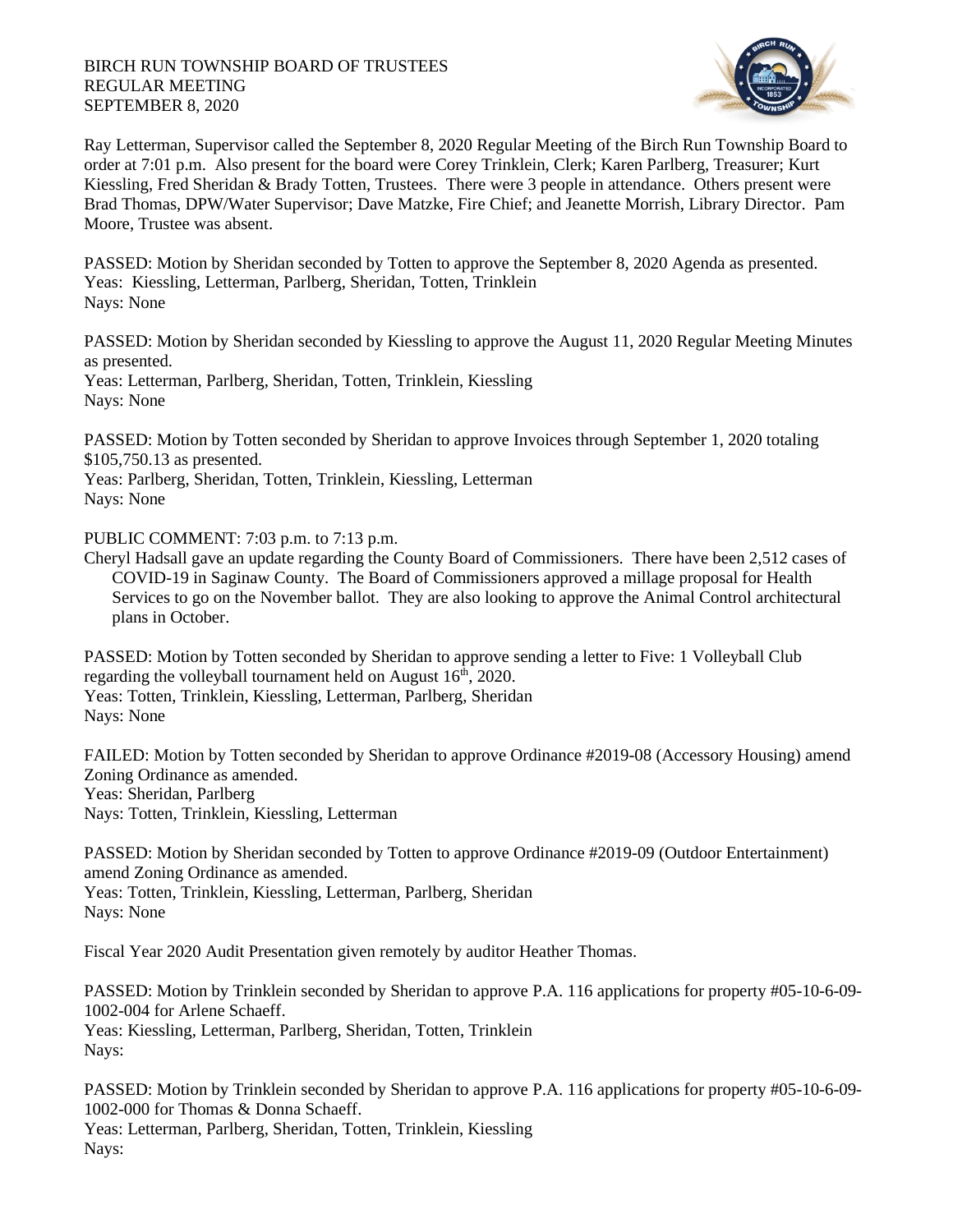PASSED: Motion by Totten seconded by Sheridan to approve Ordinance #2020-02 (Amend Zoning Ordinance – Article 5) as presented.

Yeas: Parlberg, Sheridan, Totten, Trinklein, Kiessling, Letterman Nays: None

PASSED: Motion by Trinklein seconded by Sheridan to approve Ordinance #2020-03 (Amend Zoning Ordinance – Article 14) as amended. Yeas: Sheridan, Totten, Trinklein, Kiessling, Letterman, Parlberg

Nays: None

PASSED: Motion by Totten seconded by Sheridan to approve Ordinance #2020-04 (Amend Zoning Ordinance – Article 20) as presented.

Yeas: Totten, Trinklein, Kiessling, Letterman, Parlberg, Sheridan Nays: None

PASSED: Motion by Trinklein seconded by Sheridan to approve Resolution #2020-13 (Adopt 2017 Saginaw County Hazard Mitigation Plan) as presented. Yeas: Parlberg, Sheridan, Totten, Trinklein, Kiessling, Letterman Nays: None

PASSED: Motion by Totten seconded by Sheridan to approve hiring ROWE Professional Services Company to assist the Planning Commission in creating the 2020 Capital Improvement Plan at a cost of \$5,300.00. Yeas: Sheridan, Totten, Trinklein, Parlberg Nays: Kiessling, Letterman

PASSED: Motion by Sheridan seconded by Kiessling to approve accepting the Hazelton Twp. bid for \$750.00 for the Birch Run Township Fire Dept. cascade system. Yeas: Totten, Trinklein, Kiessling, Letterman, Parlberg, Sheridan Nays: None

PASSED: Motion by Kiessling seconded by Sheridan to approve accepting the appointment of Jeanette Morrish to the White Pine Library Cooperative Board. Yeas: Kiessling, Letterman, Parlberg, Sheridan, Totten, Trinklein

Nays: None

PASSED: Motion by Parlberg seconded by Sheridan to approve expending \$18,000.00 to the Birch Run Township Firefighters for hazard pay pending the awarding of the First Responder Hazard Pay Grant from the State of Michigan.

Yeas: Letterman, Parlberg, Sheridan, Totten, Trinklein, Kiessling Nays: None

PASSED: Motion by Kiessling seconded by Sheridan to approve sealing the park path and Fire Dept. parking lot by Smiths Line Striping and Sealcoating at a cost not to exceed \$11,000.00. Yeas: Parlberg, Sheridan, Totten, Trinklein, Kiessling, Letterman Nays: None

PASSED: Motion by Sheridan seconded by Totten to approve the Township Clerk appointing a temporary election's office assistant from September  $14<sup>th</sup>$  to November  $4<sup>th</sup>$  for the November Election, up to 25 hours per week and to be paid \$10.50 per hour out of the Deputy Clerk's budget line item. Yeas: Sheridan, Totten, Trinklein, Kiessling, Letterman, Parlberg Nays: None

PUBLIC COMMENT: 8:55 p.m. to 8:55 p.m. No Public Comments